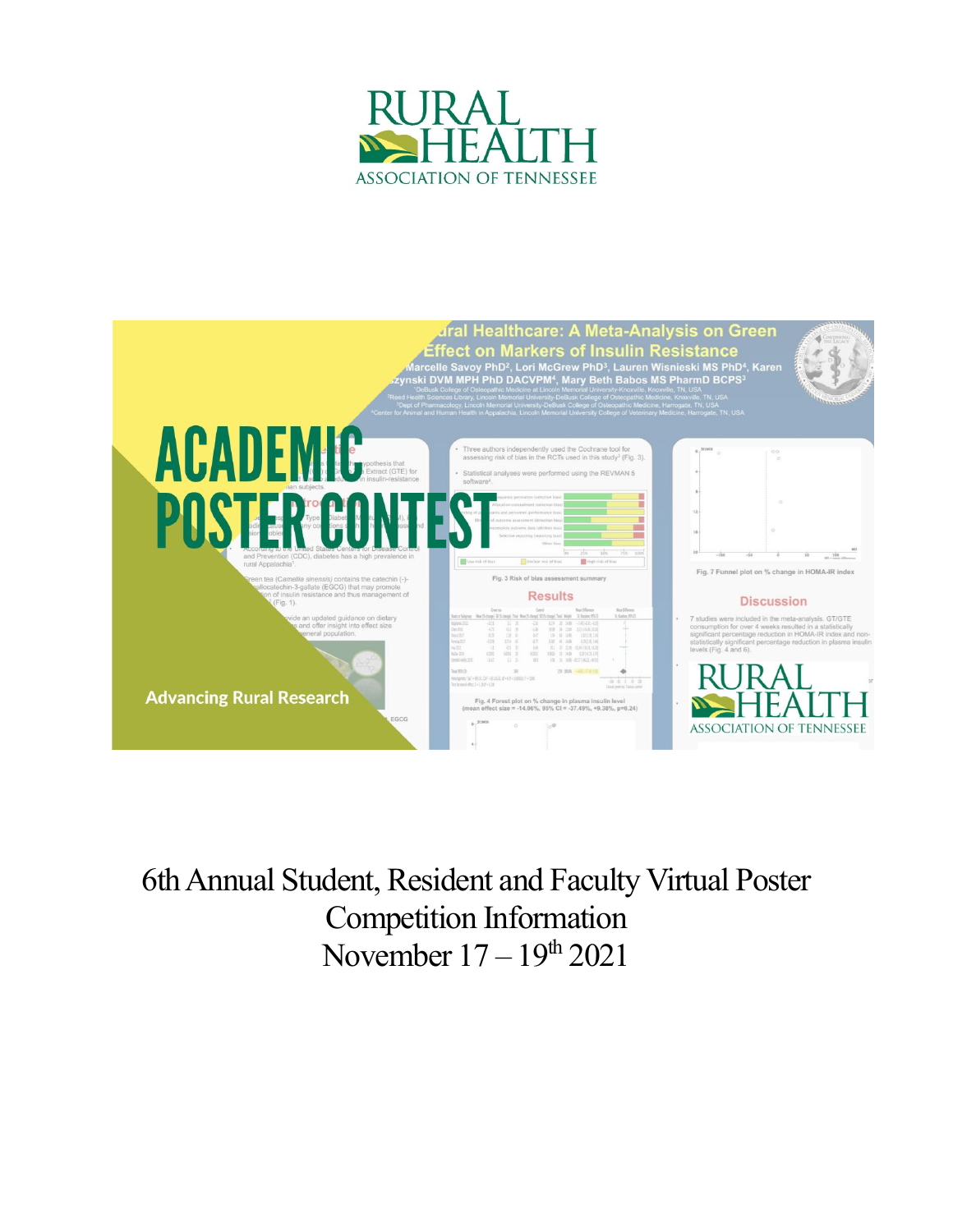# Rural Health Association of Tennessee

# 6th Annual Student, Resident and Faculty Virtual Poster Competition Information

This virtual research poster competition is a low-cost way for students, residents and faculty to share their research without the costs of producing a "hard-copy" poster.

Division winners and the overall winner will receive a gift certificate or modest cash award (check).

## **Submission Deadline: Friday, October 15, 2021 (No late entrants will be accepted).**

Announcements of the winners, Thursday, November 18, 2021 at Annual Conference luncheon. Do not have to be present to win.

#### **Evaluation and Judging**

Submissions to the Virtual Poster Competition will be evaluated in two areas:

- Scientific Content (75%)
	- o Introduction & background with pertinent literature cited (15 points)
	- o Objectives clearly stated & concise (15 points)
	- o Materials & methods (study design) clear & concise (15 points)
	- o Results & discussion clear, concise & accurate (15 points)
	- o Significance of results to field of study (15 points)
- Virtual Poster Display (25%)
	- o Organization
		- Logical order, minimum redundancy (5 points)
		- **Effective use of space; smooth transitions (5 points)**
	- o Text, Figures, and Tables
		- Elegible with large fonts, color contract, no conflicting backgrounds (5 points)
		- Text with no grammatical errors; not excessively wordy (5 points)
		- Effective use of figures and/or tables, coordinated with text  $(5 \text{ points})$

Numerical scores are proportioned accordingly. Each poster display is judged independently by three judges. Top candidates may be contacted to respond to questions by one or more judges.

In the event of a tie, the Competition Co-Chairs will use the submitted abstract as a tiebreaker. Abstracts will be judged according to how informative and well written it is and how well is correlates with the presentation.

A sample Virtual Poster Competition Scorecard is available for reference.

#### **Divisions**

The following four divisions will be judged separately from one another:

- 1. Undergraduate and Masters' Students
- 2. Doctoral and Professional Students (MD, DO, PA, NP, DMS, PhD, etc.)
- 3. Postdoctoral Trainees (Medical Residents, Fellows, etc.)
- 4. Faculty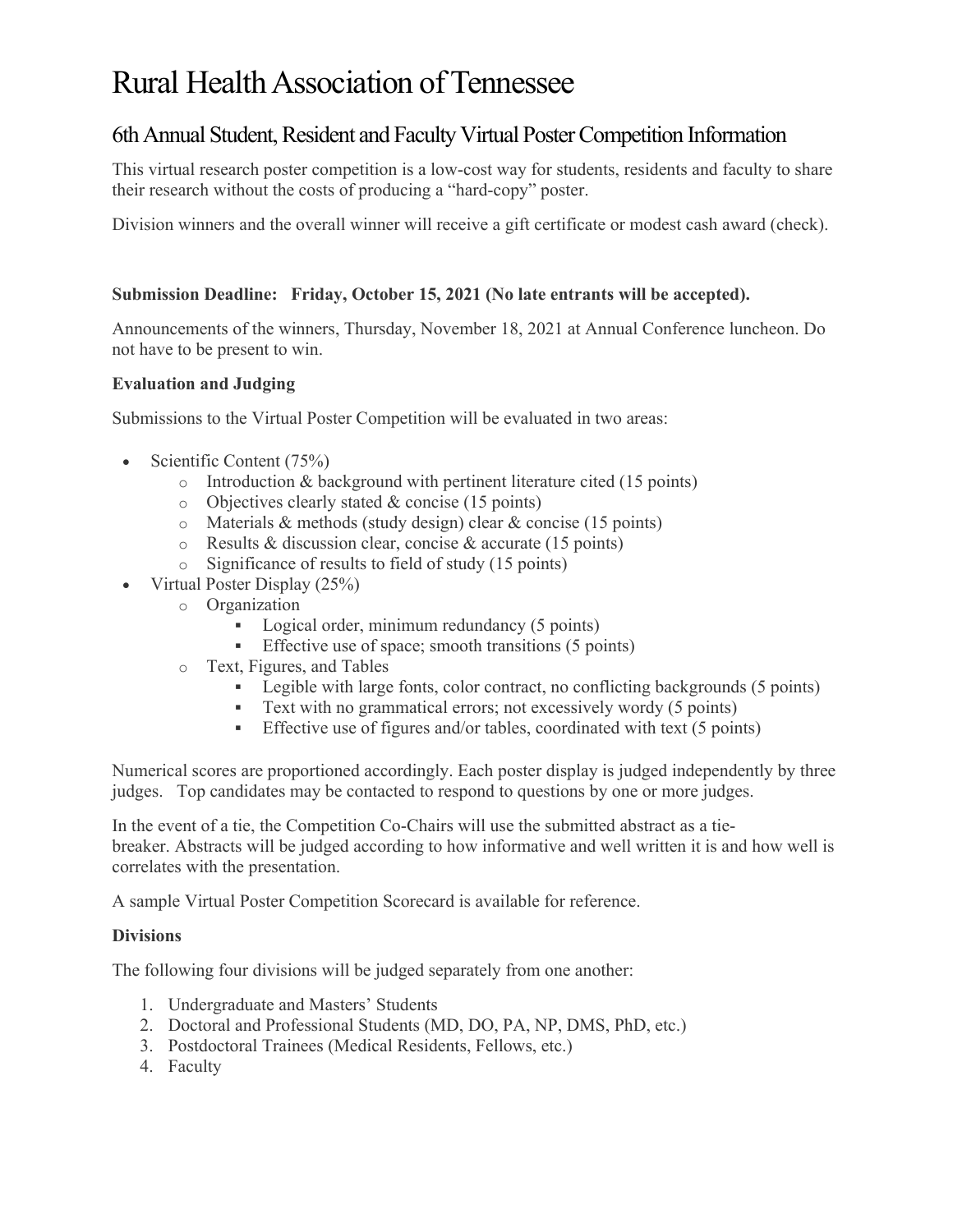## **Suggestions for Posters**

Each poster must be created in Microsoft PowerPoint or PDF. A template is attached.

Poster design can significantly enhance or severely diminish the effectiveness of your presentation. The following guidelines are general considerations:

- Focus of attention: The focus of attention must be on the subject content. If the design overshadows the subject matter, the message is likely to be lost.
- Size and selection of visuals: Larger visuals attract more attention. Visuals not relevant to the content will distract the viewer.
- Density of visuals and text (labels): Too many visuals (pictures) and text (labels) in a small space decreases readers' attention, because each object is in competition with the others. Minimize these to prevent stimulus overload! Generally, a maximum length of 50-75 words per label results in a higher probability of people reading it.
- Ability to read text: Letters should be large so that they can easily be read from 2-3 feet away. Letters should be easily read (avoid Old English and other "fancy" fonts).
- Poster layout:
	- o Use a consistent layout with heading and subheading font and size standardized;
	- o Use bulleted lists to facilitate reading;
	- o Relate the content of the text to the picture it describes;
	- o Reduce competing stimuli—Avoid placing a large number of labels and visuals next to one another; and
	- o Provide good contrast between the text and background (avoid white on white, blue on navy, etc.).

Application:<https://www.surveymonkey.com/r/RHA2021Poster>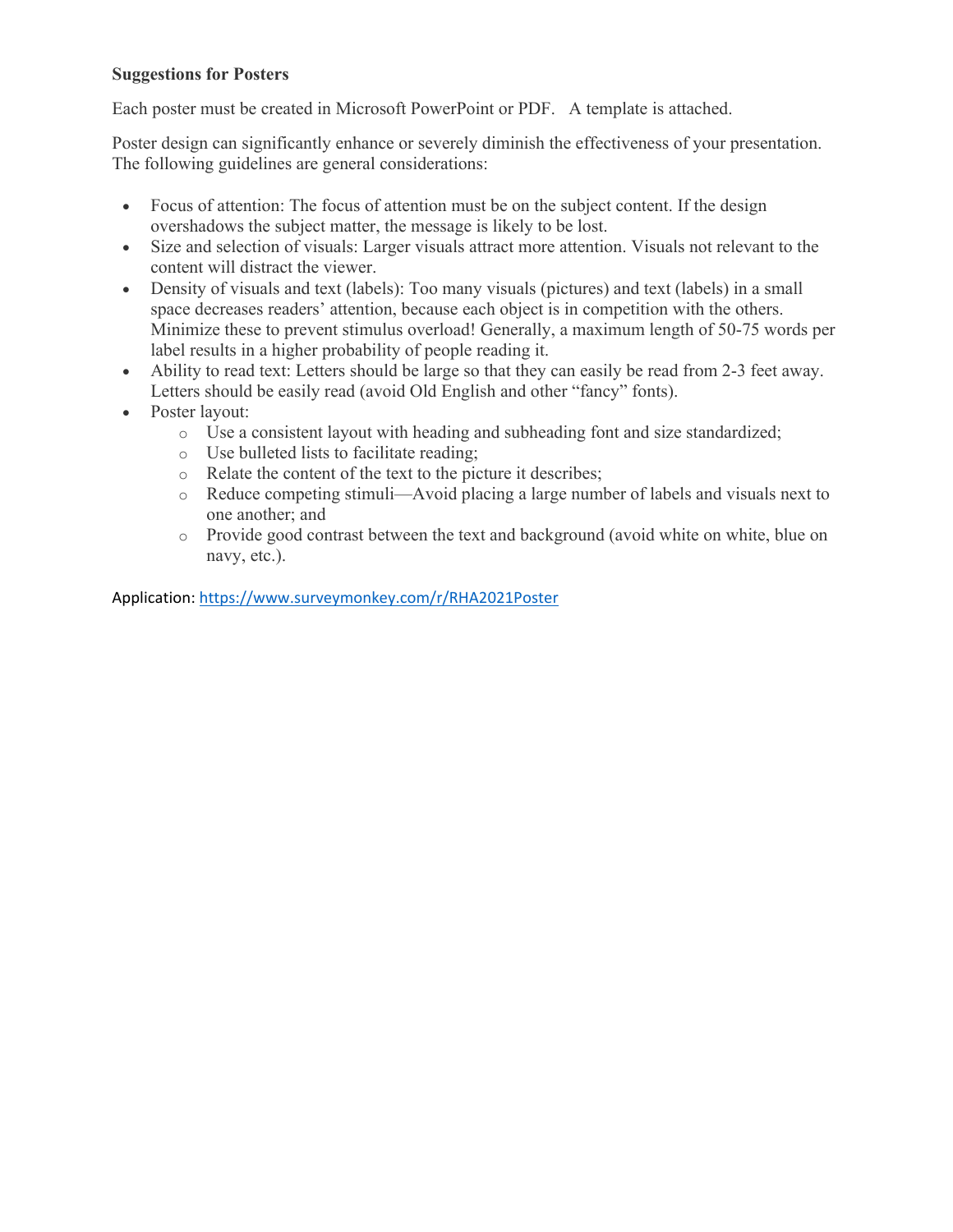#### **TENNESSEE RURAL HEALTH ASSOCIATION Virtual Poster Presentation Evaluation**

**Division: (1)Undergrad/Masters (2)Doctoral/Professional (3)Post Doc/GME (4)Faculty Judge: \_\_\_\_\_\_\_\_\_\_\_\_\_\_\_\_\_\_\_\_\_\_\_\_\_\_\_**

|                             |                    | Points | Poster#                                                                  |  |  |  |  |  |  |  |  |
|-----------------------------|--------------------|--------|--------------------------------------------------------------------------|--|--|--|--|--|--|--|--|
| 5%)<br>Scientific Content ( | Content            | 11     | Introduction & background w/<br>pertinent literature cited               |  |  |  |  |  |  |  |  |
|                             |                    | 11     | Objectives clearly stated &<br>concise                                   |  |  |  |  |  |  |  |  |
|                             |                    | 11     | Materials & methods (study<br>design) clear & concise                    |  |  |  |  |  |  |  |  |
|                             |                    | 11     | Results & discussion clear,<br>concise, and accurate                     |  |  |  |  |  |  |  |  |
|                             |                    | 11     | Significance of results to field<br>of study                             |  |  |  |  |  |  |  |  |
| Poster Display G5%          | Organization       | Á      | Logical order, minimum<br>redundancy                                     |  |  |  |  |  |  |  |  |
|                             |                    | Á      | Effective use of space;<br>smooth transitions between<br>sections        |  |  |  |  |  |  |  |  |
|                             | Tables<br>figures, | Á      | Legible w/ large fonts, color<br>contrast, no conflicting<br>backgrounds |  |  |  |  |  |  |  |  |
|                             |                    | Á      | Text w/ no grammatical<br>errors; not excessively wordy                  |  |  |  |  |  |  |  |  |
|                             | ext,<br>⊢          | Á      | Effective use of figures and/or<br>tables, coordinated w/ text           |  |  |  |  |  |  |  |  |